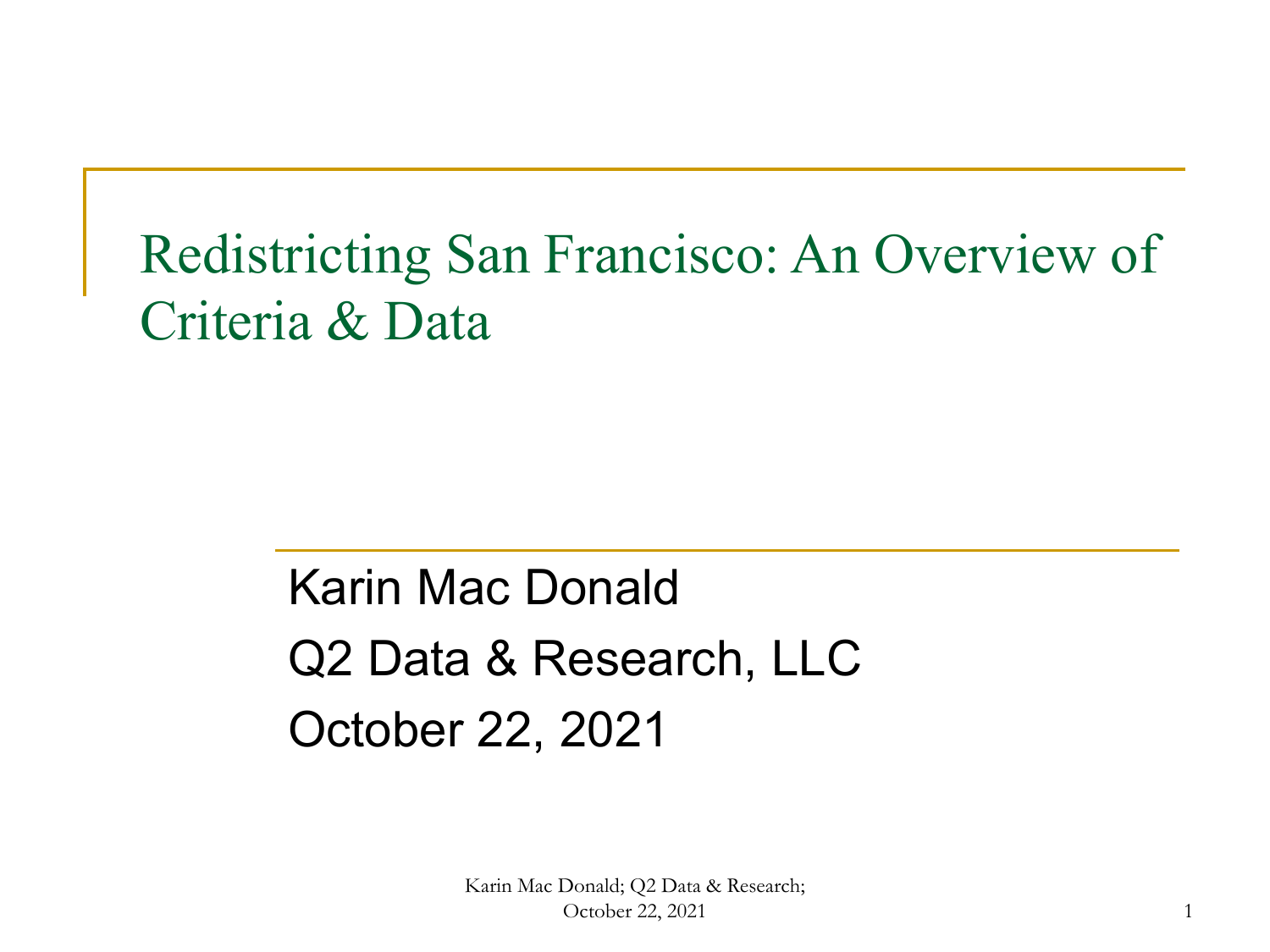### Criteria discussion in the Charter:

Districts must conform to all legal requirements, including the requirement that they be equal in population. Population variations between districts should be limited to 1 percent from the statistical mean unless additional variations, limited to 5 percent of the statistical mean, are necessary to prevent dividing or diluting the voting power of minorities and/or to keep recognized neighborhoods intact; provided, however, that the redistricting provided for herein shall conform to the rule of one person, one vote, and shall reflect communities of interest within the City and County.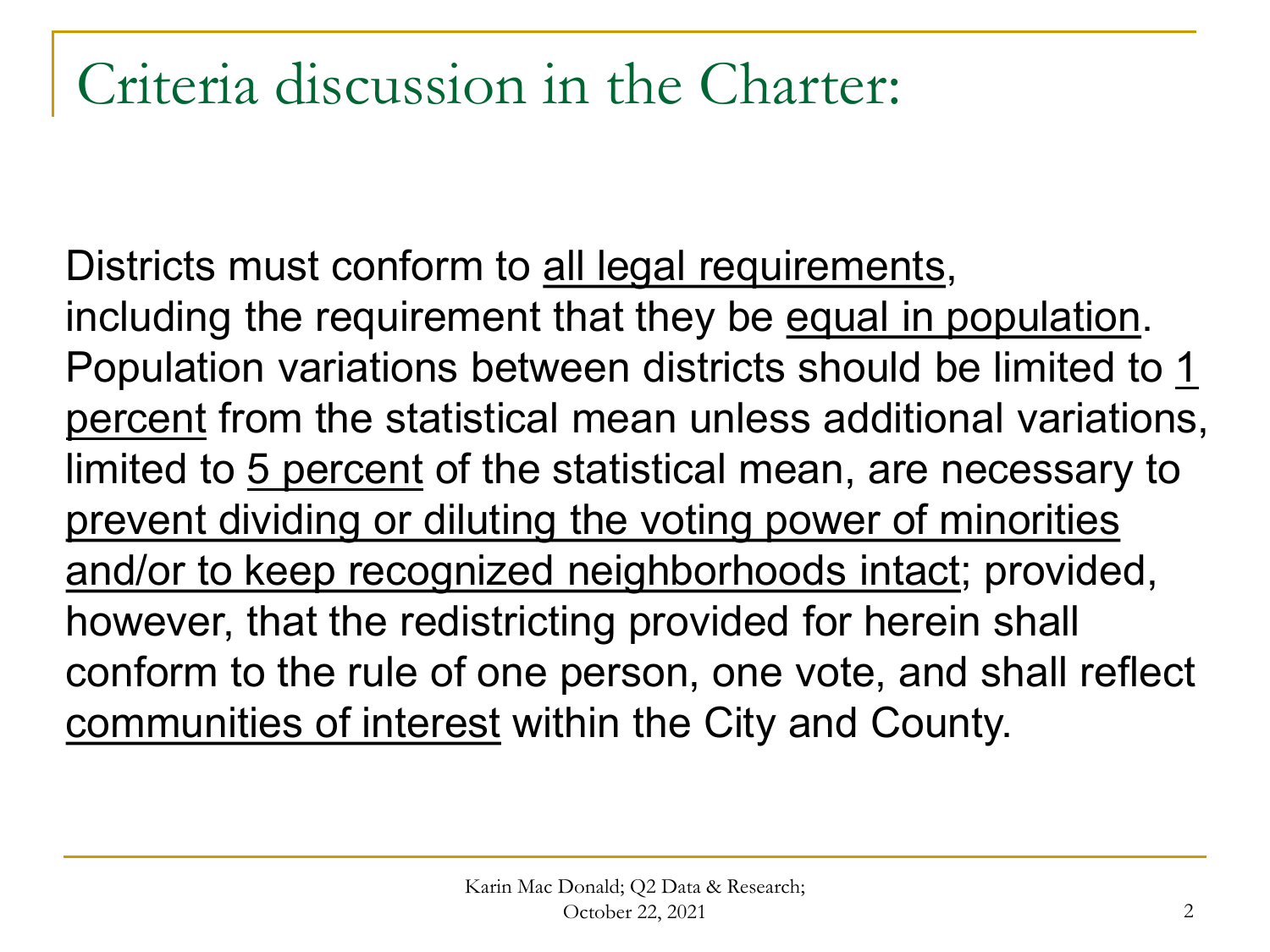### Criteria in more detail

- **U.S. Constitution: Equal population** 
	- $\Box$  1% deviation allowed up to 5% if complying with other criteria
- Federal Law: Compliance with the Voting Rights Act
	- □ Covers protected racial and language groups
- **Neighborhoods** 
	- □ Maintain "recognized" neighborhoods
- Communities of Interest
	- □ "reflect" incorporate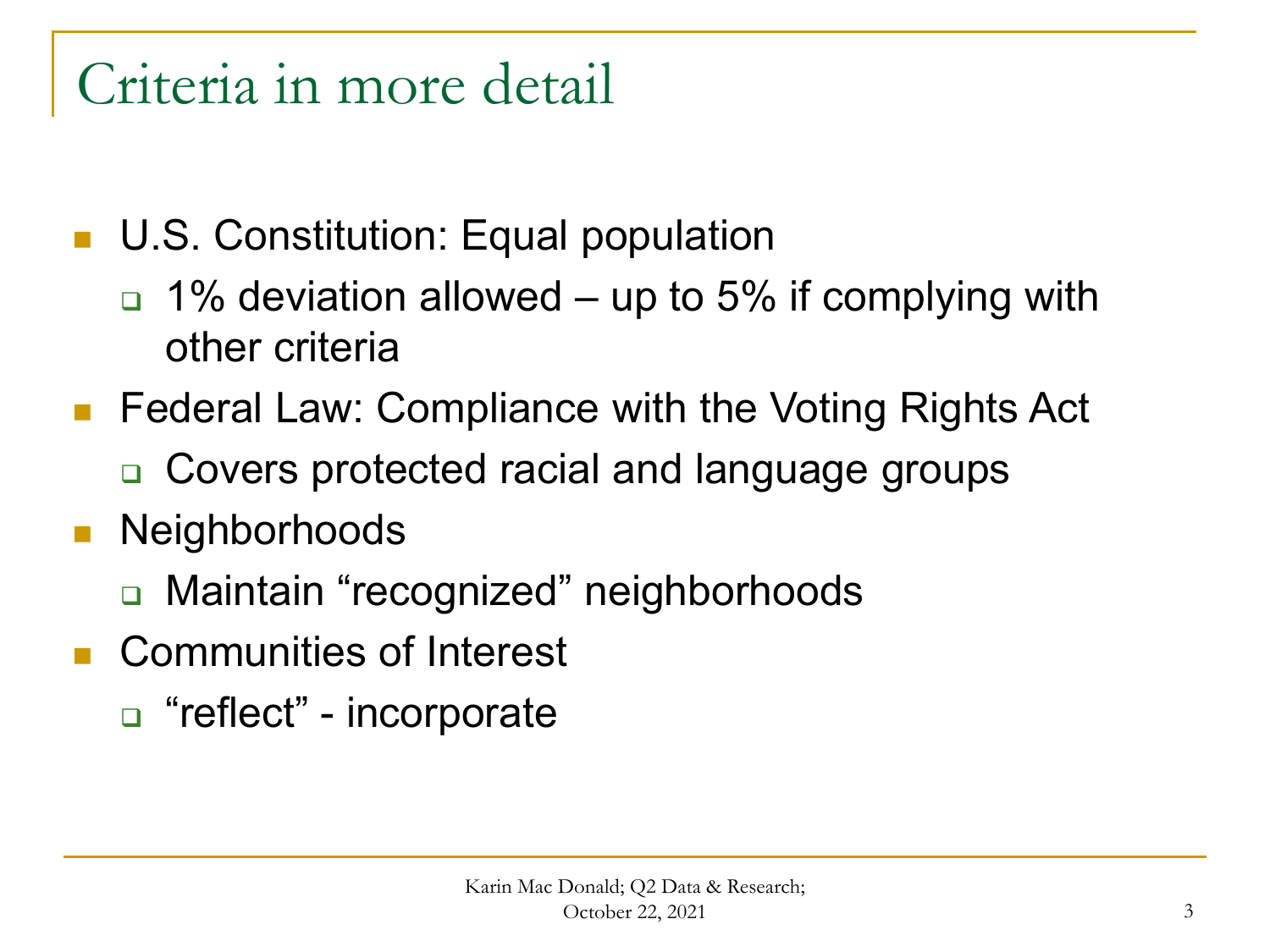#### Data in Redistricting

- Which data are used to draw lines?
- Which data are used for which criterion?
- Which data are easily accessible?
- Which ones are not?
- Which datasets have to be collected?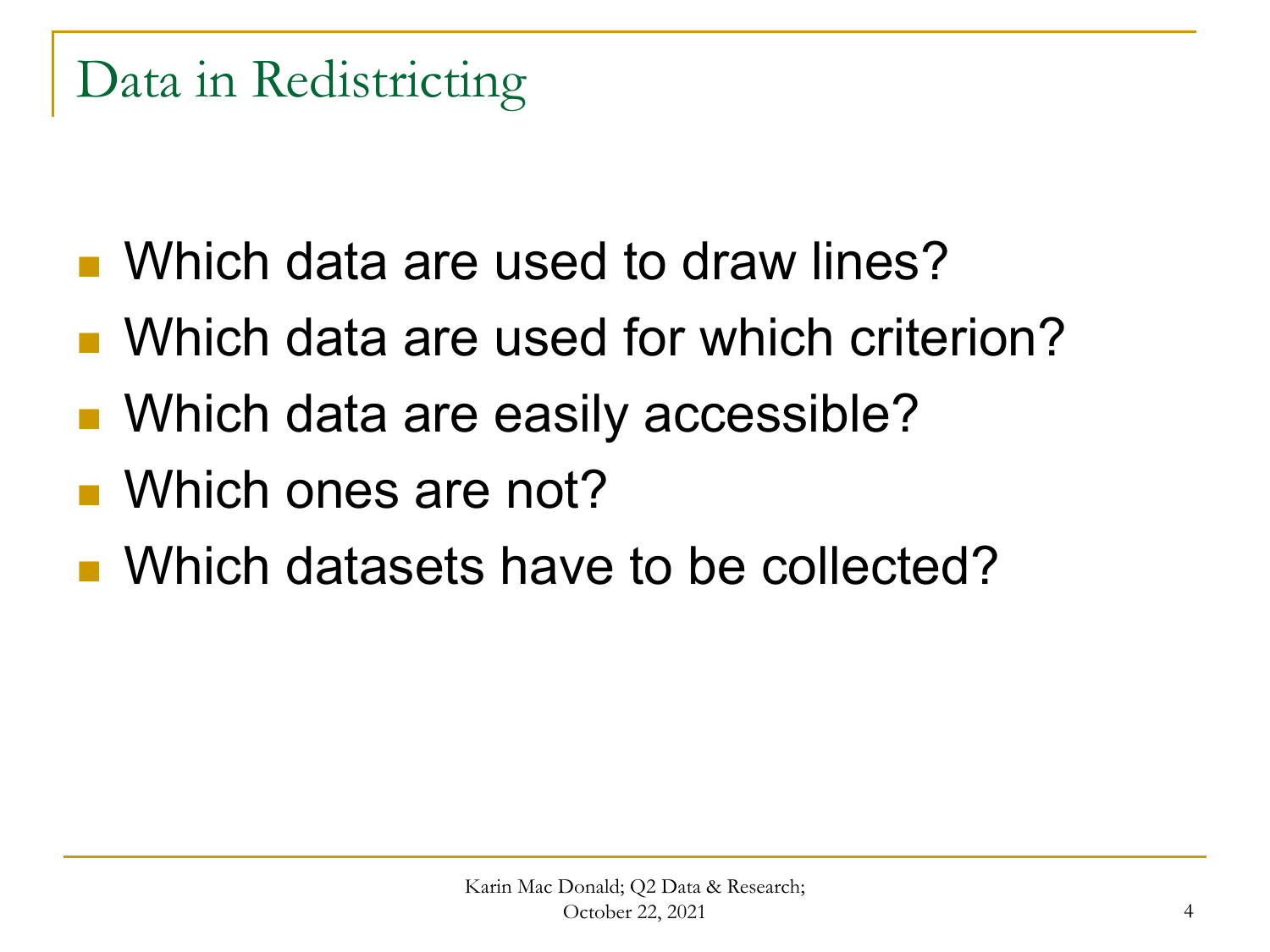Redistricting Criteria and Data used:

Equal Population – PL94-171 – Decennial Census Data

Compliance with Federal Law (VRA) – PL94-171 – Decennial Census Data, American Community Survey (Citizen Voting Age Population), Statement of Registration, Statement of Vote

Preserve recognized Neighborhoods –Data/Geography collected from official sources, City/County; submitted by residents via Public Testimony and Input

Preserve Communities of Interest – Public Testimony, Data/Geography submitted by residents

Contiguity and Compactness – Census Geography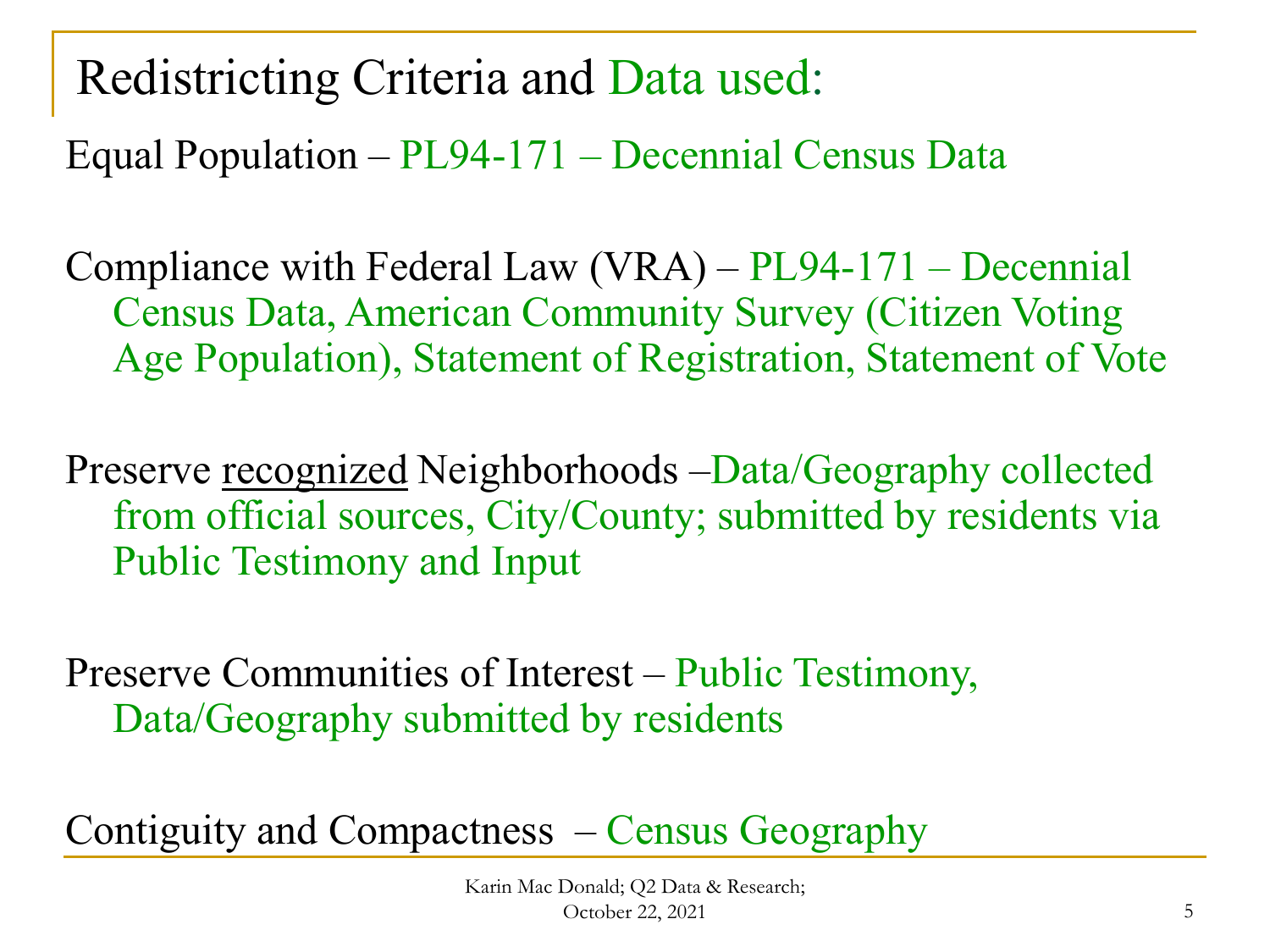## Equal Population

- **First Criterion**
- Constitutional requirement
- One person, One vote
- 14<sup>th</sup> Amendment: Equal protection clause
- **How equal is equal???**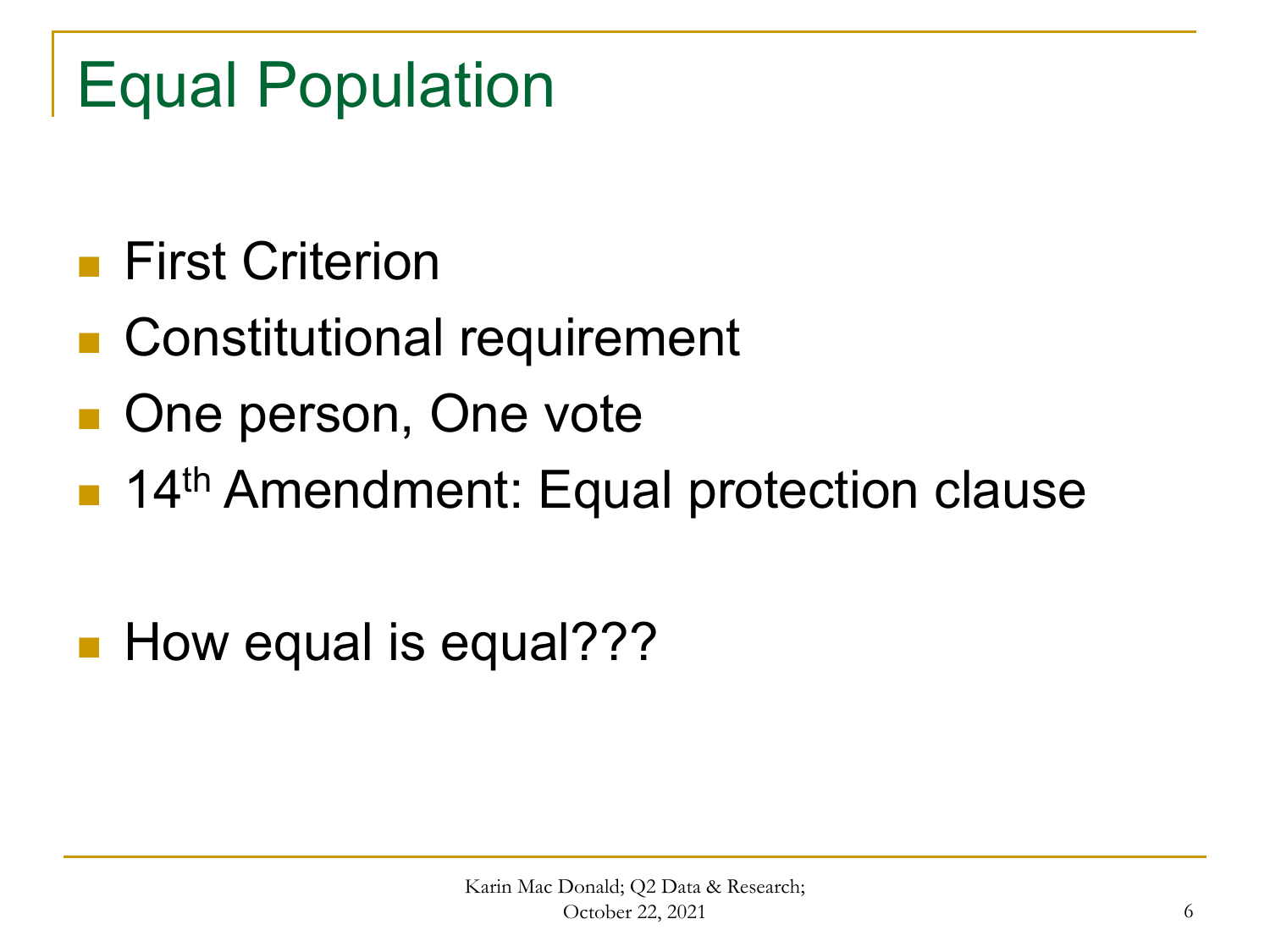#### How equal is equal?

**□** Different standards for different jurisdictions

□ For San Francisco's Board of Supervisors:

Population variations between districts should be limited to 1 percent  $(+/- 796$  persons) from the statistical mean unless additional variations, limited to  $\frac{5 \text{ percent}}{4}$  (+/- ~3977 persons) of the statistical mean, if necessary to prevent dividing or diluting the voting power of minorities and/or to keep recognized neighborhoods intact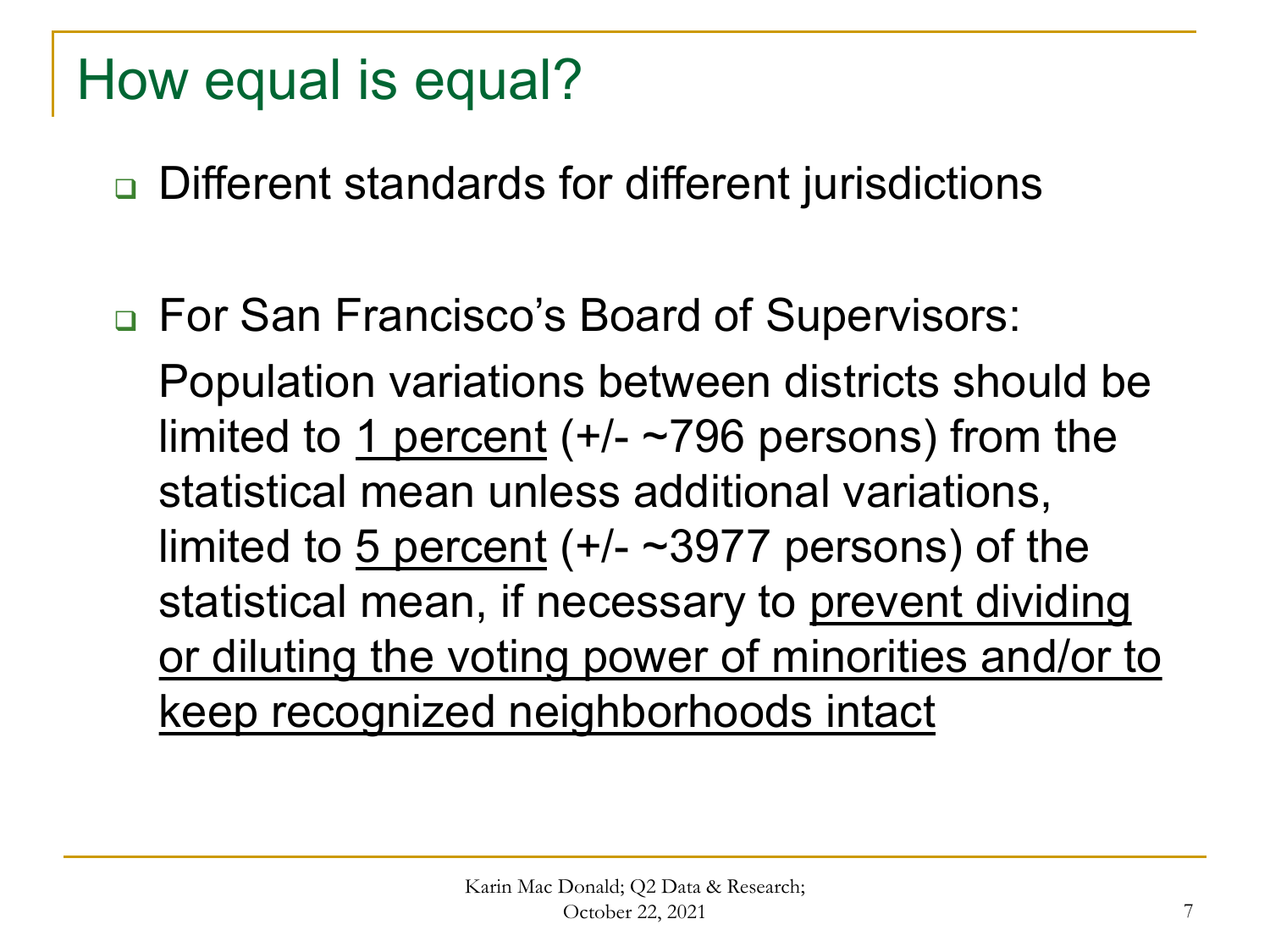### Population Deviation By District

Total Population for Redistricting: 874.993

Ideal Population per District? Total Population  $\div \#$  Districts

874.993 ÷ 11 ~ 79.545 persons per **District** 

Datasource: Official Redistricting Data for the State of California; statewidedatabase.org/redistricting2021

| <b>District</b> | Population | Percent<br>Deviation |
|-----------------|------------|----------------------|
| 1               | 72,848     | $-8.31%$             |
| 2               | 76,363     | $-3.89%$             |
| 3               | 72,474     | $-8.78%$             |
| 4               | 72,784     | $-8.39%$             |
| 5               | 80,667     | $+1.53%$             |
| 6               | 103,564    | +30.35%              |
| $\overline{7}$  | 75,436     | $-5.05%$             |
| 8               | 82,418     | +3.73%               |
| 9               | 75,829     | $-4.56%$             |
| 10              | 86,323     | +8.65%               |
| 11              | 76,287     | $-3.98%$             |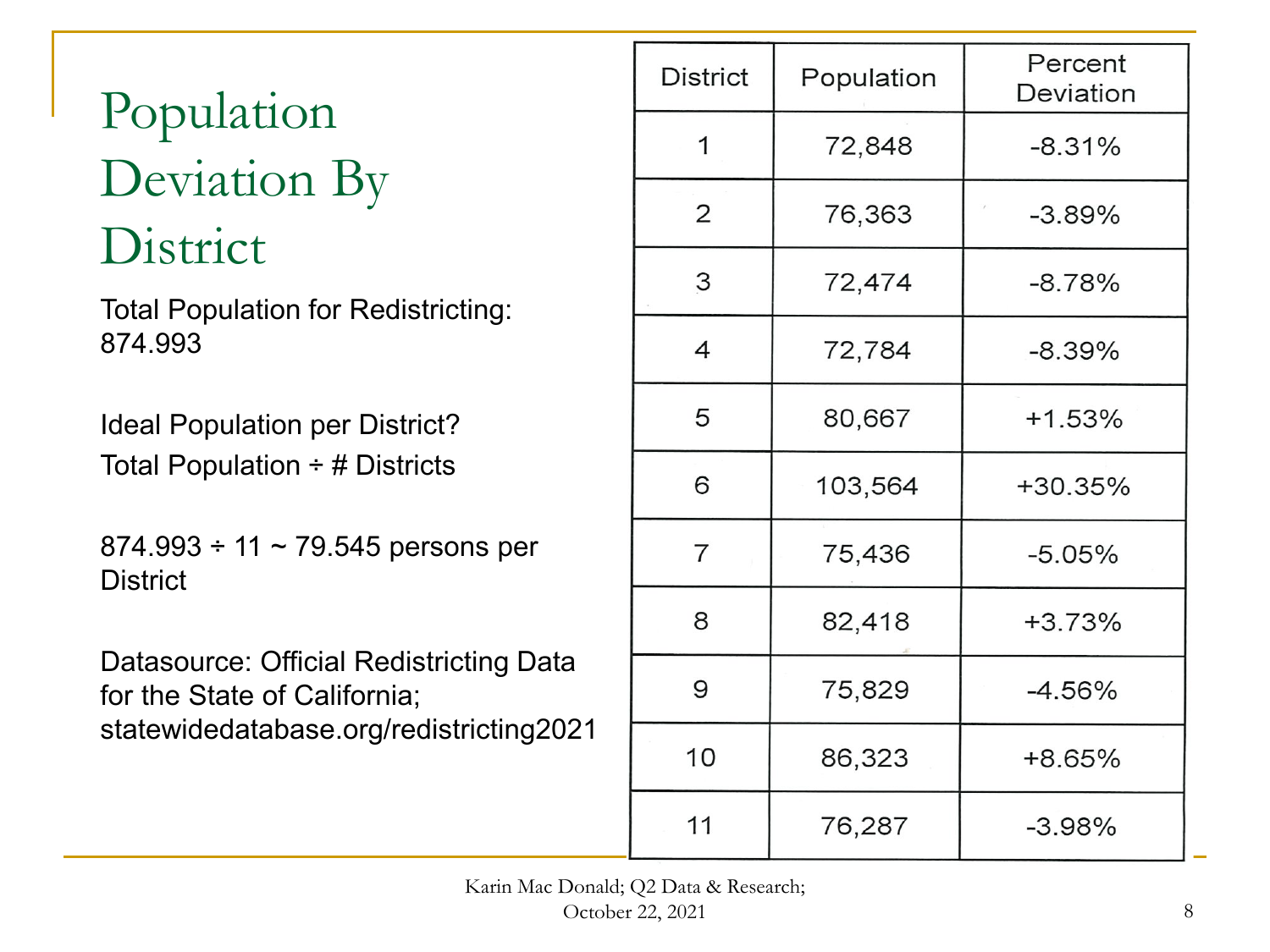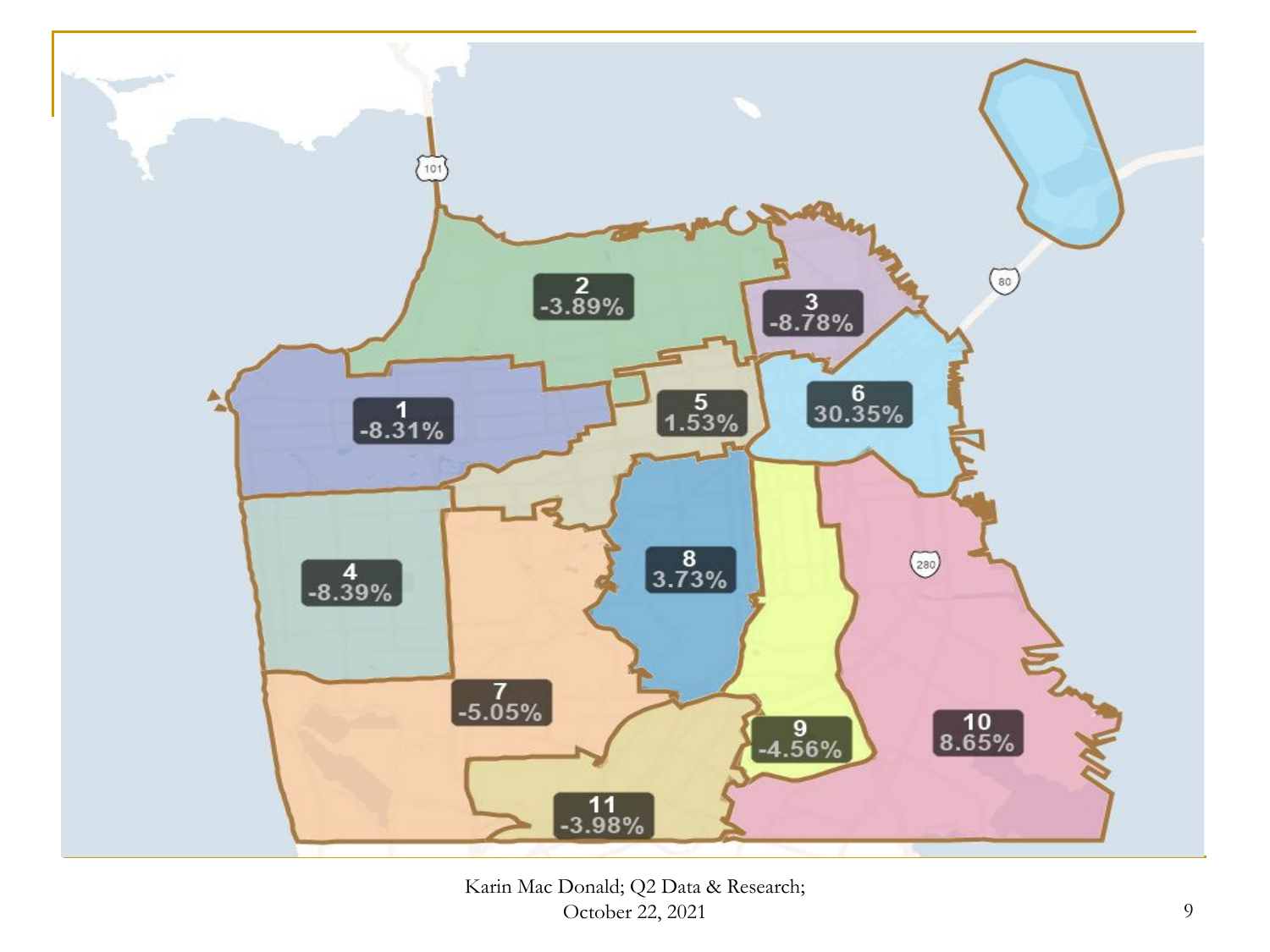### Federal Voting Rights Act (FVRA), Section 2

- **Prohibits the denial or abridgement of voting rights on** the basis of race or language minority status. (42 USC § 1973)
- **FVRA defines "language minority" as Asian, Native** American, Alaskan Native or Spanish heritage. Does not apply to other language groups.
- Prohibits practices that have the purpose or effect of discriminating on the basis of race or language minority status.
- **Applies nationwide, to ALL jurisdictions that conduct** elections.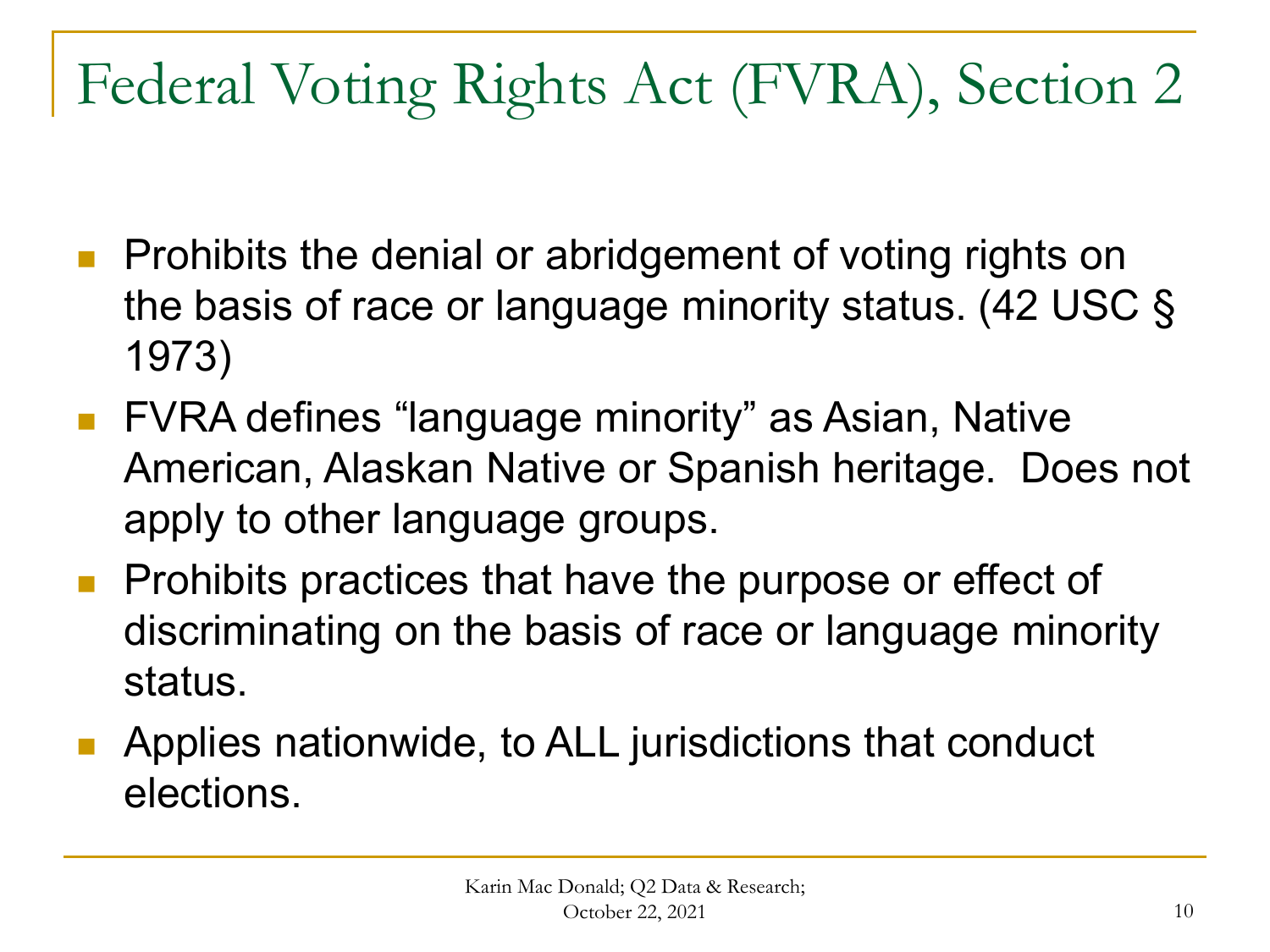# FVRA and Redistricting: Vote Dilution

- Electoral systems can limit the "ability to elect a candidate of choice" by a protected class of voters in various ways:
	- Example: at-large election systems can make it impossible for even a large minority group to elect a candidate of choice, when the majority votes against them.
	- Example: single-member trustee areas can be drawn in ways that minimize voters' ability to elect a candidate of choice.
- Systems that limit ability to elect in this way are said to "dilute" minority voting strength.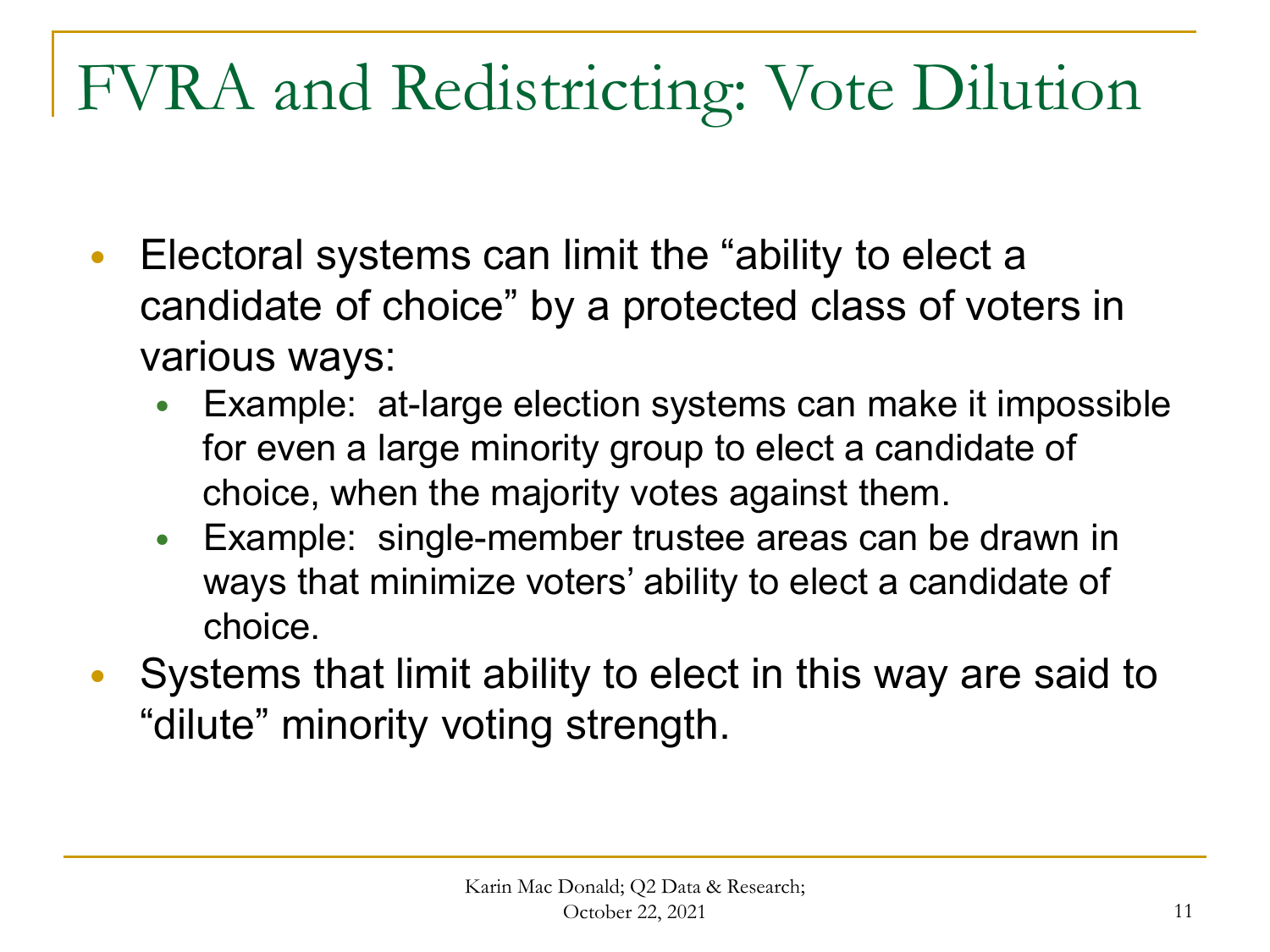## What is a Section 2 or Majority/Minority District?

- "Gingles" Criteria\*:
- Minority group must be compact and large enough to constitute a majority in the district or Trustee Area (50%+ CVAP\*\*)
- **Ninority group votes cohesively**
- There must be evidence of polarized voting against the minority group
	- $\text{I}$  \* Thornburg v Gingles, 478 U.S. 30, 1986
	- □ \*\*CVAP = Citizen Voting Age Population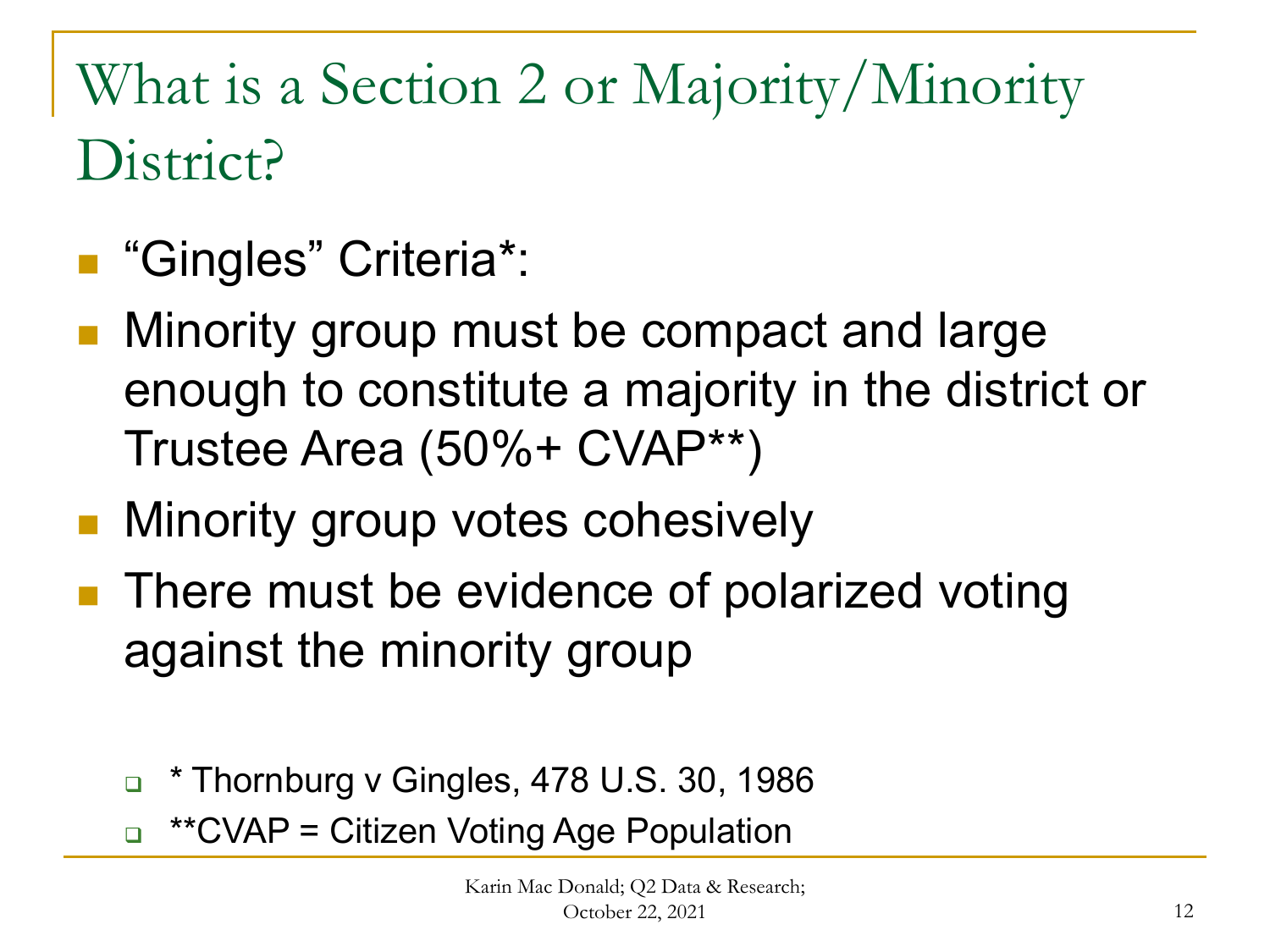# Race and Redistricting

- Supreme Court opinions have limited the role that race can play in redistricting
- Race cannot be the predominant criterion in line drawing
- Race should not subjugate "traditional (re)districting principles" (Compactness, Contiguity, Communities of Interest)
- District appearance has been important in some cases (Compactness)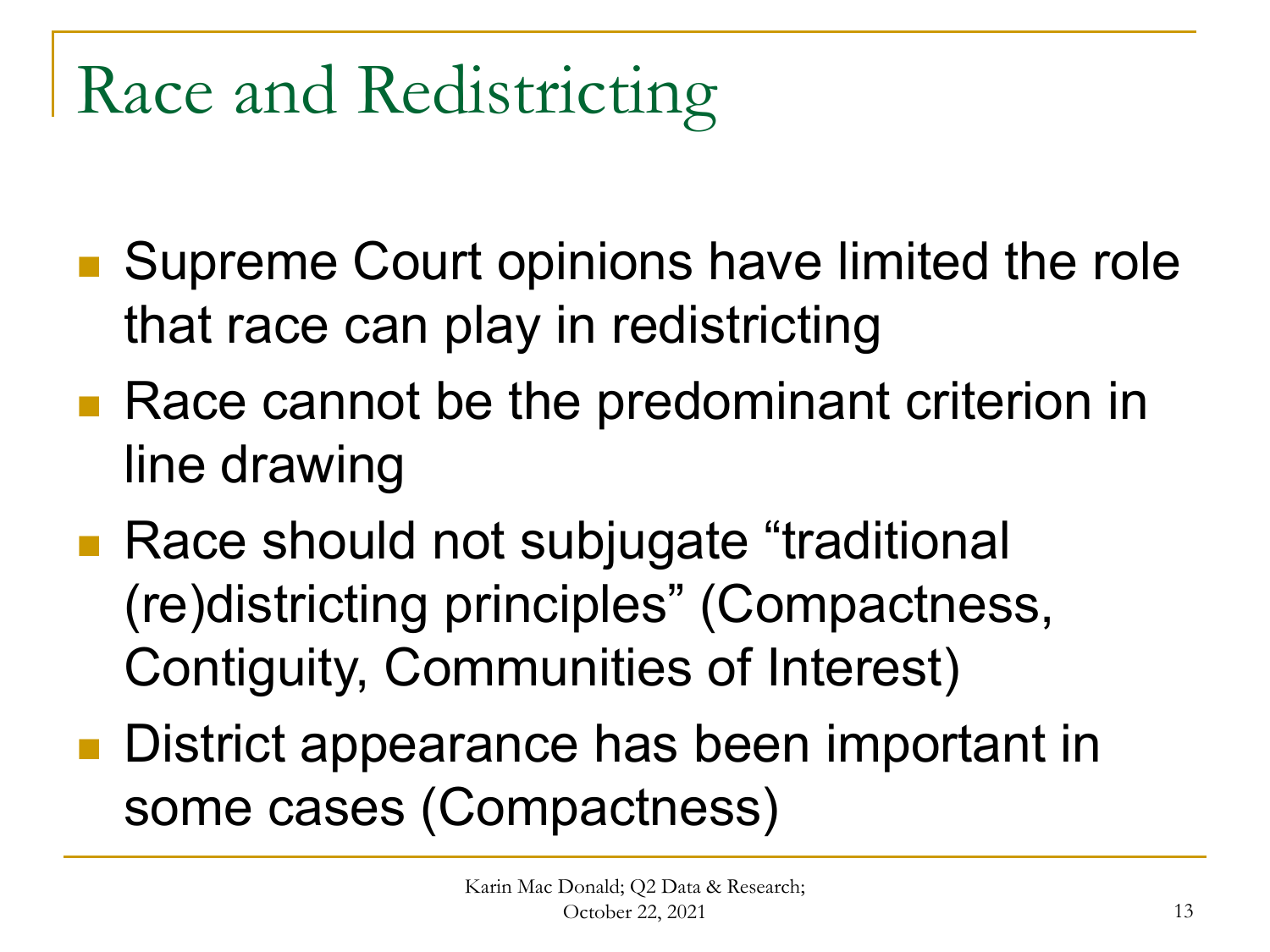Redistricting Data

- Why does the Census bureau report different population totals than the State for local jurisdictions?
- California's Inmate Data reallocation law
	- □ Addresses data of persons incarcerated in facilities under the control of the California Department of Corrections and Rehabilitation
- Data for California are publicly available here: statewidedatabase.org/redistricting2021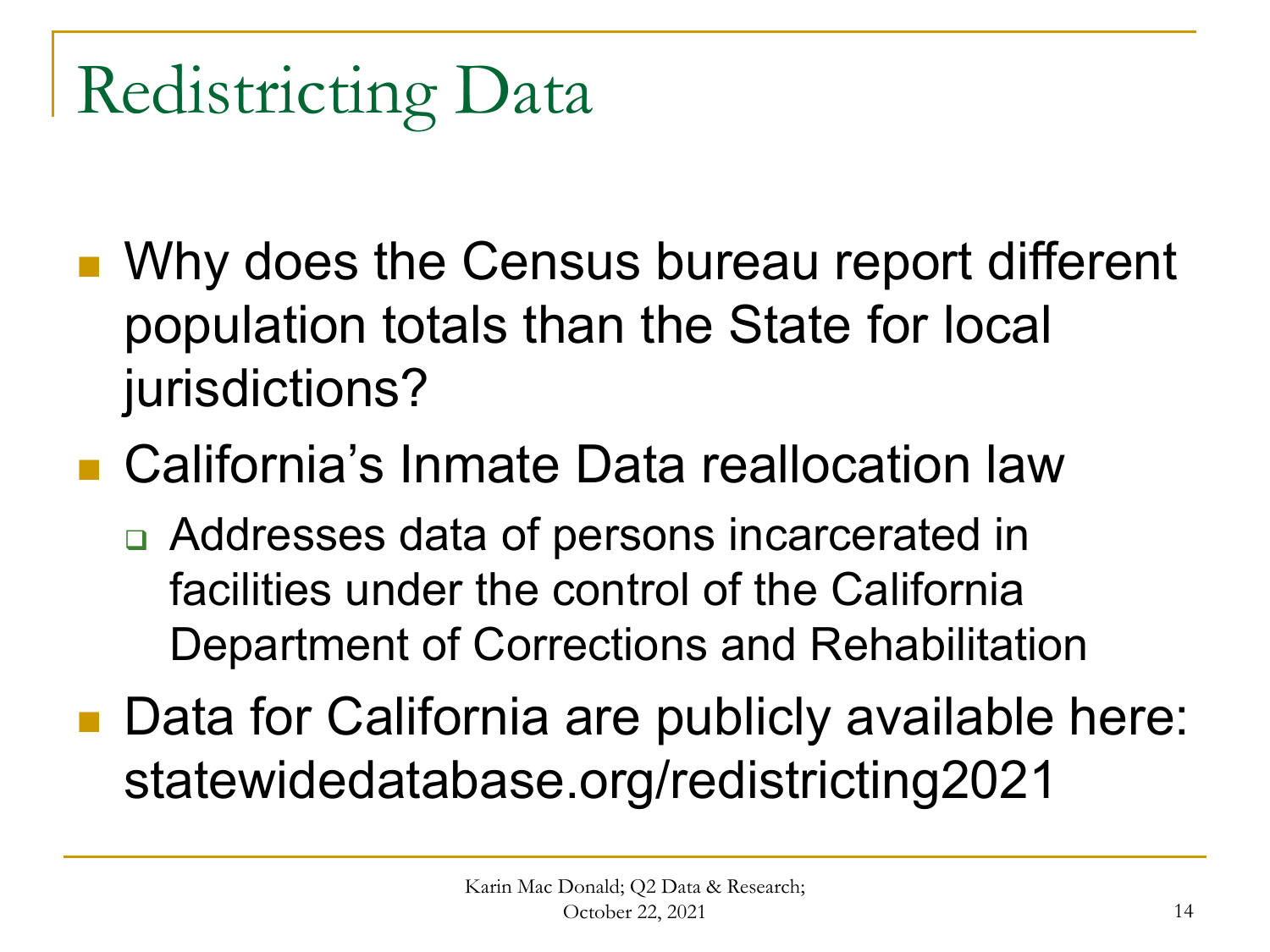### Components of the Statewide Database

- Census Block and Precinct Geography
- Decennial Census Data
	- Total Population, Voting Age Population, Race, **Ethnicity**
- **American Community Survey Data** 
	- Citizen Voting Age Population by Race and **Ethnicity**
	- □ 2015-2019 release
- Statements of Vote and Registration
- These data are used to meet the first 2 Criteria\*

\*additional data may be collected as needed for VRA assessments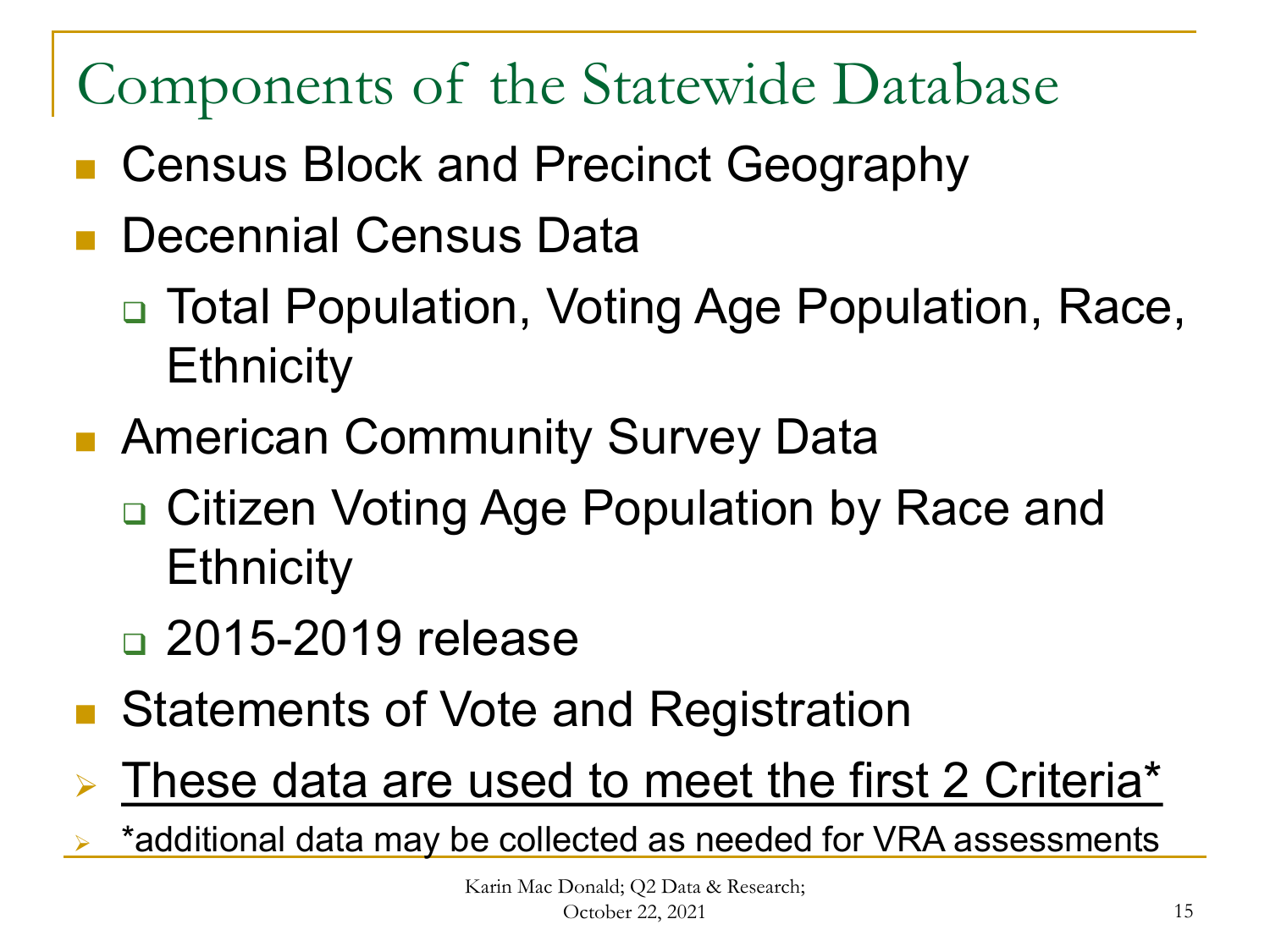Neighborhoods & Communities of Interest

- Data for these criteria are not in the Redistricting Database
- Neighborhoods:
	- □ Vary in size
	- **□** Varying Definitions (Planning, DoE, feedback from community)
	- □ "Recognized neighborhoods" which ones will the taskforce use?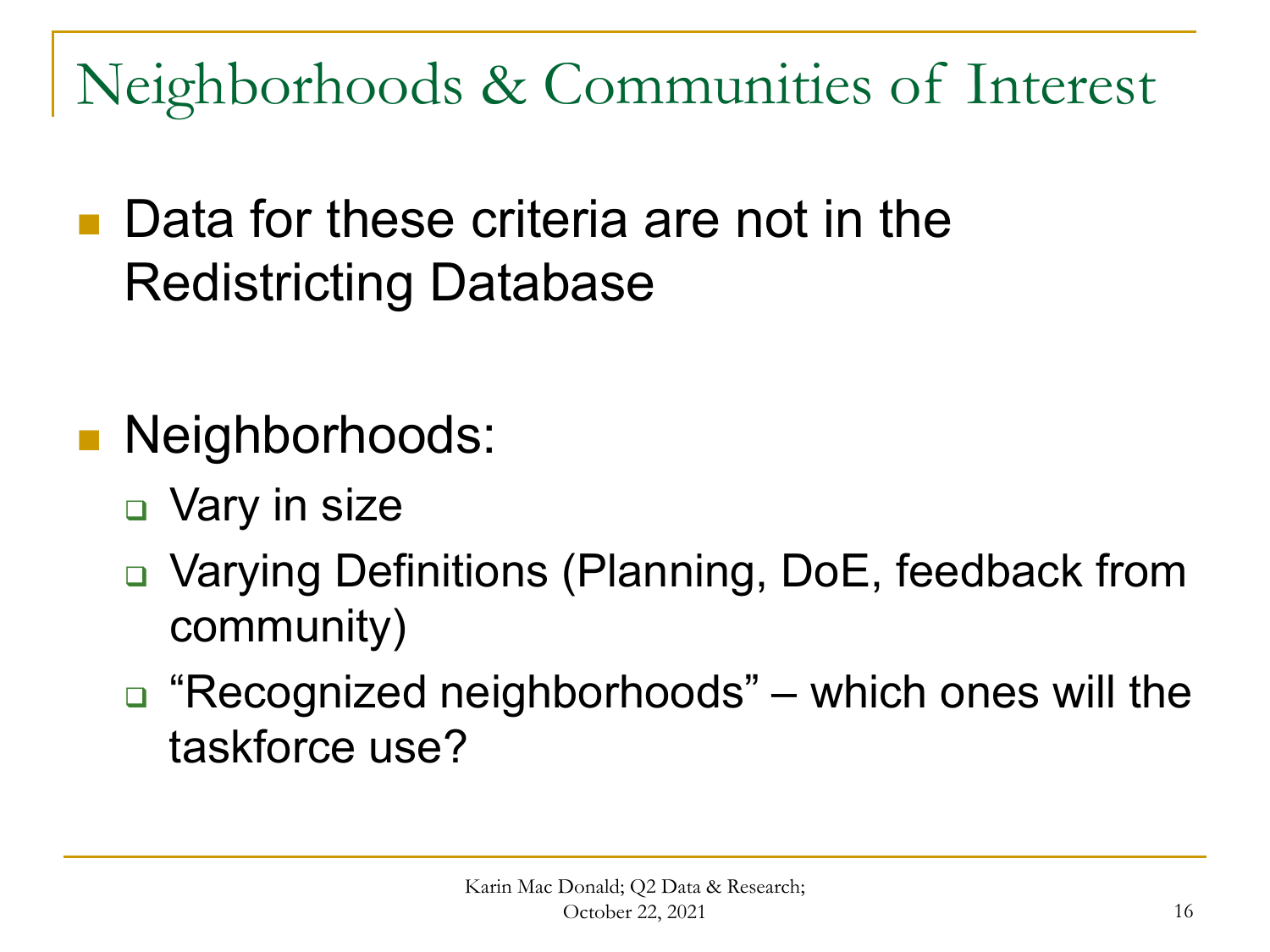# Communities of Interest (COIs)

- What are they? It depends…
- Generally described as a geographic area comprised of residents who share similar interests
	- ("actual shared interests" Miller v Johnson, 1995)
- COIs are defined by those that are familiar with the Community (i.e. live or work in or with the community)
- **Interests need not be limited to current situation, but can** also include common goals
- Law does not generally limit the definition of COIs except:
	- □ Communities of interest shall not include relationships with political parties, incumbents, or political candidates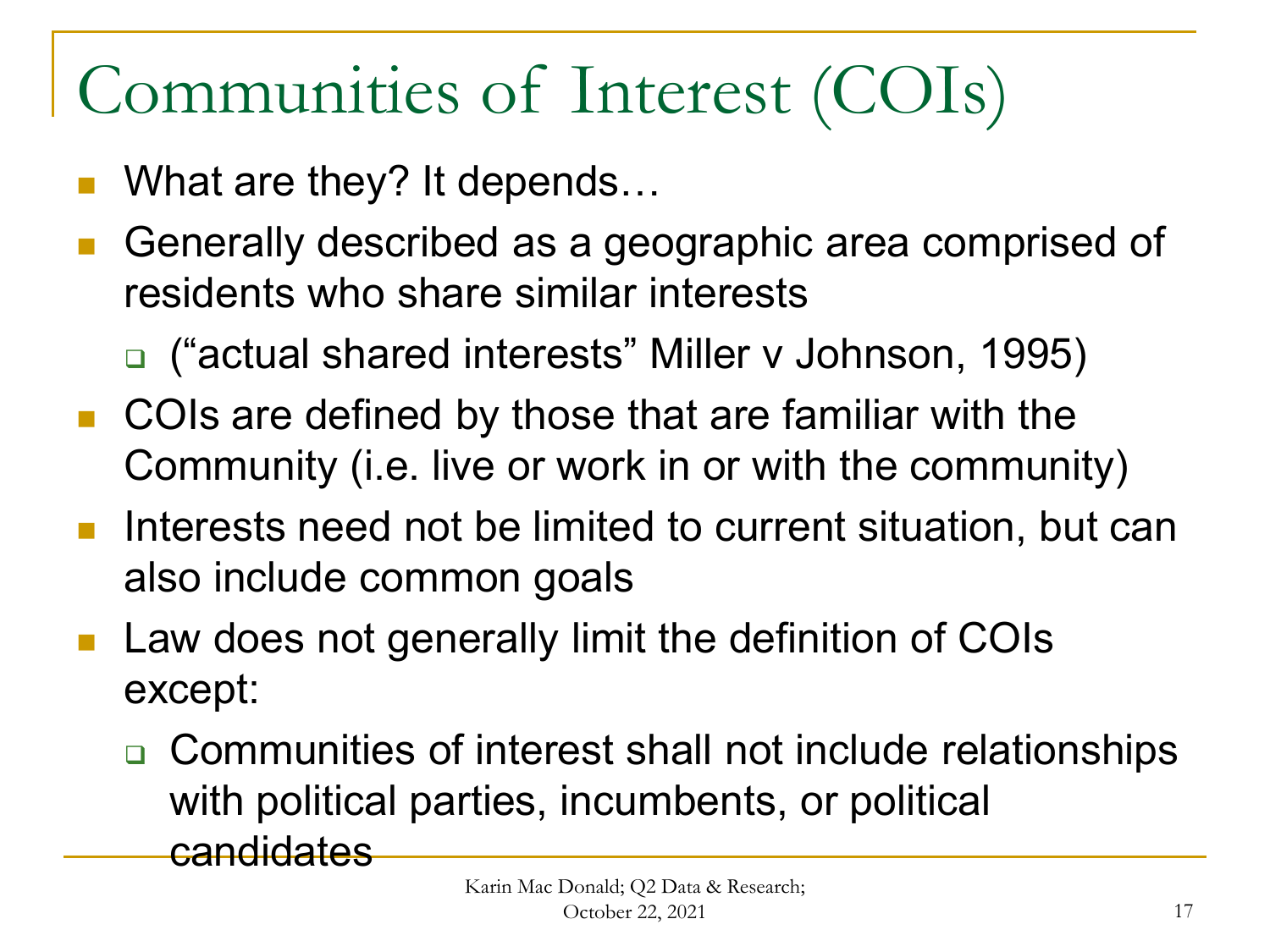# Common Interest Examples

#### Economic interests:

- Current situation: common employment or economic opportunities (or lack thereof).
- □ Goals: expanding opportunities and access, etc.

#### Social interests:

- □ Current: schools, culture, language, transportation
- □ Goals: improving recreational opportunities or public safety, preserving historic resources, etc.
- Neighborhoods are often thought of as Communities of Interest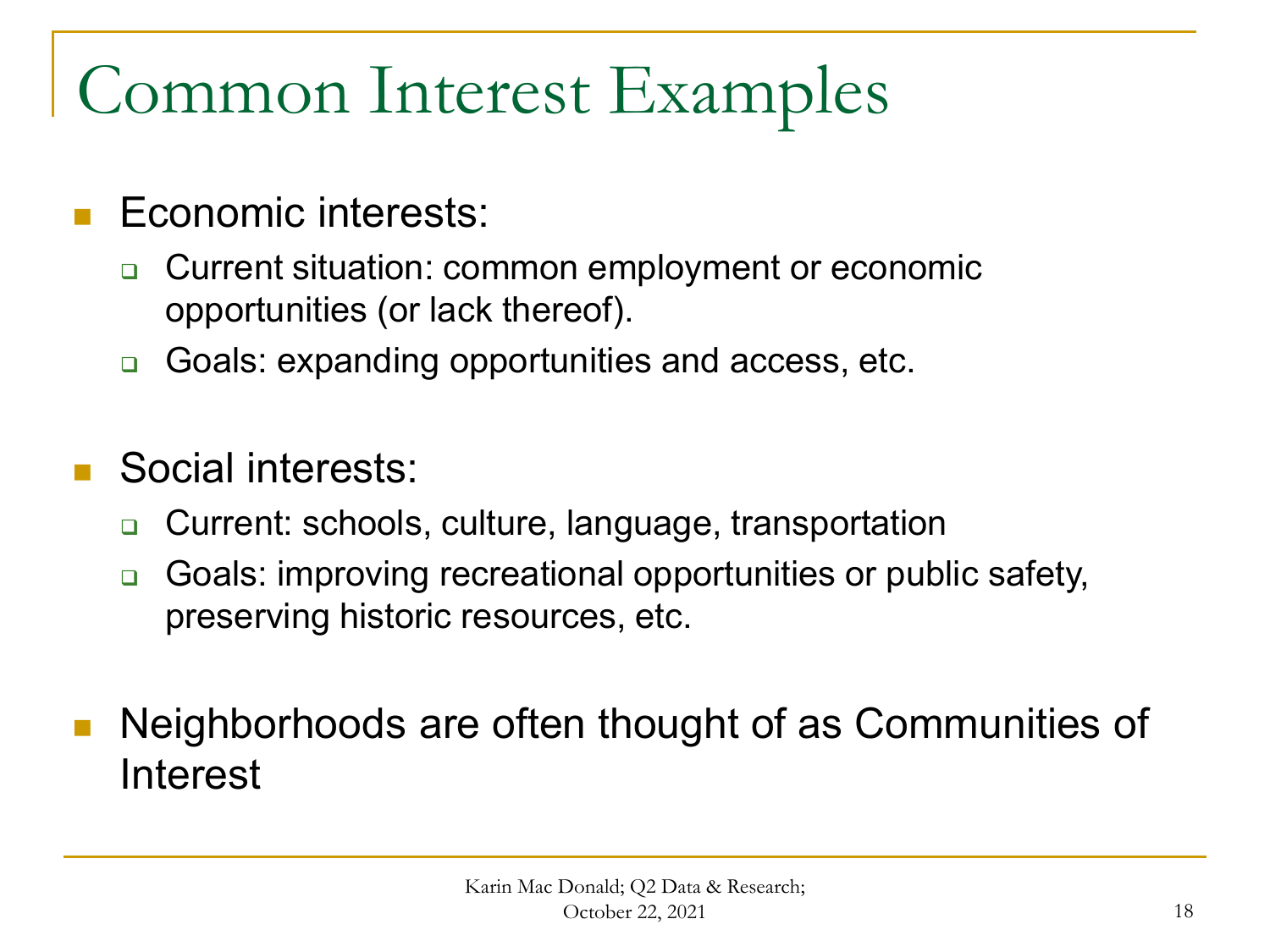# How to document a COI

- **Please answer the following questions:** 
	- □ What bonds your community?
	- □ Outline what defines the COI:
	- □ What is your mission or commonality?
	- □ Think about what is different outside of the boundaries of your Community of Interest
- Where is your community located?
	- □ Create a map of the boundaries
	- Write down the boundaries
- Our website will have instructions and resources available to facilitate this process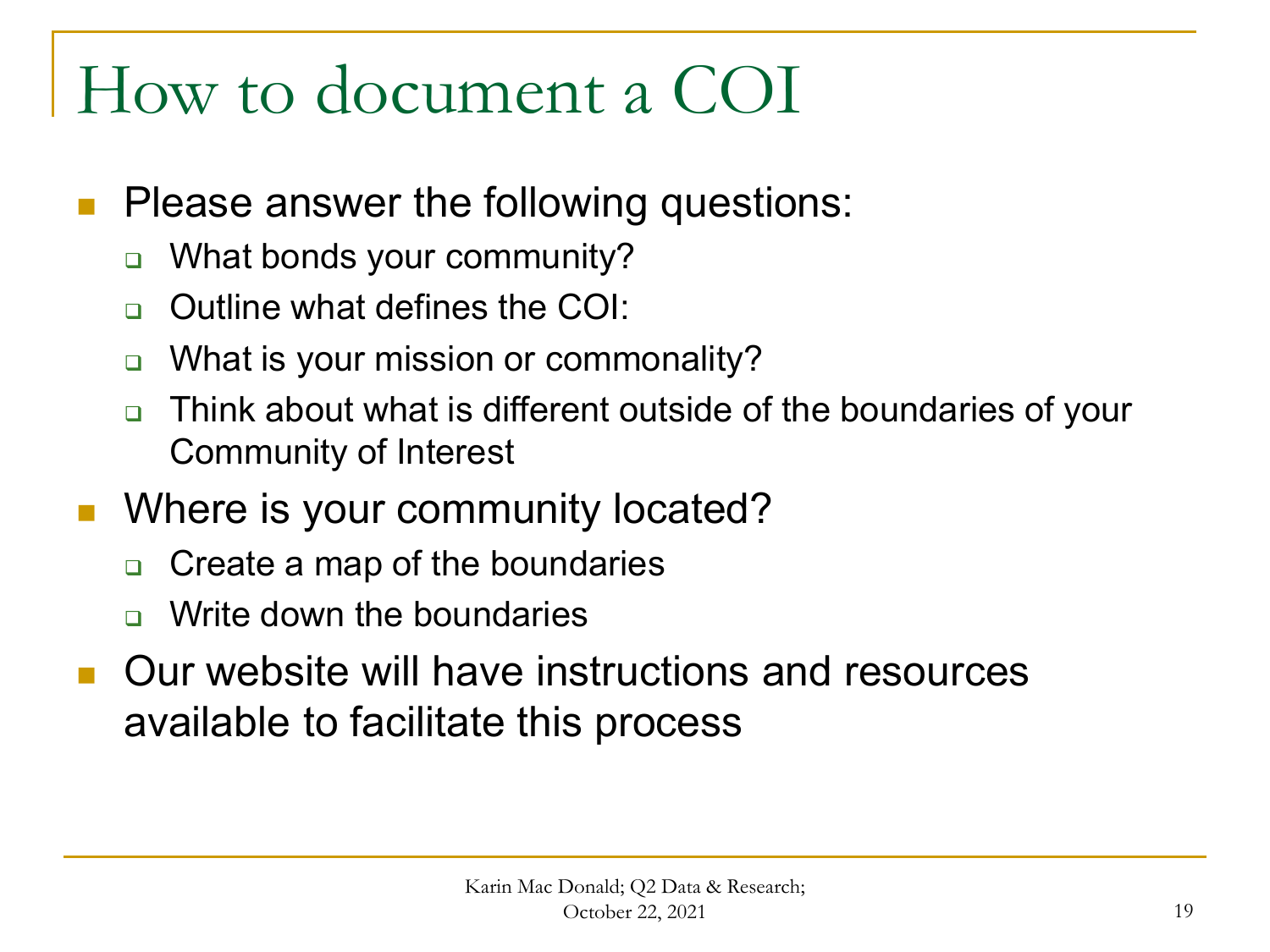# Other Traditional Redistricting Criteria

### **Contiguity**

- A district in which all parts are adjacent to another part is contiguous
- in other words
- □ A district in which one may travel from any location to any other location without crossing another district boundary is a contiguous district
- □ California law specifies that areas that meet only at the points of adjoining corners are not contiguous
- Areas that are separated by water and not connected by a bridge, tunnel, or regular ferry service are not contiguous.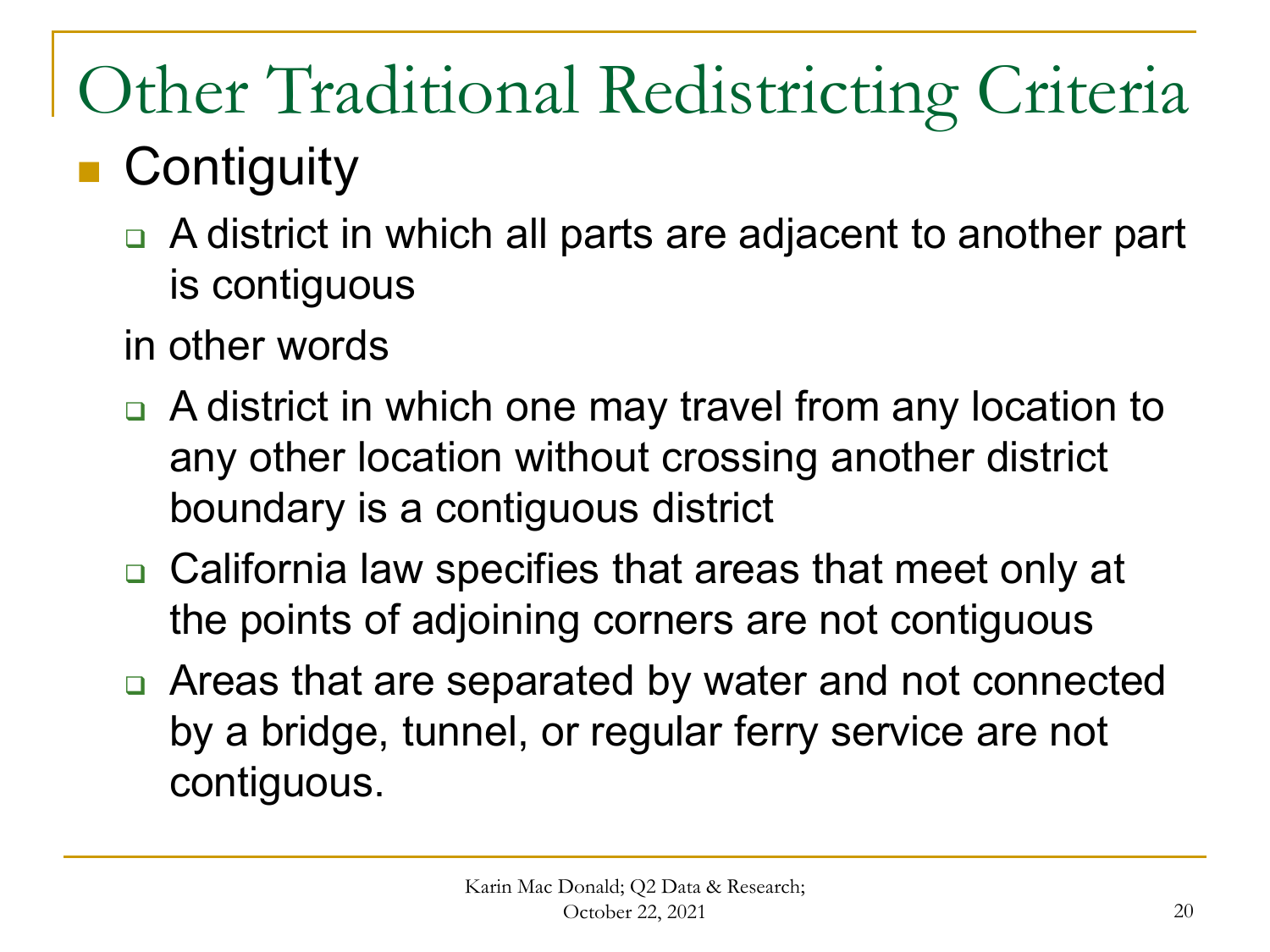# Compactness

- A 'traditional' redistricting criterion
	- Many different ways to measure
	- □ CA's definition: Don't bypass nearby areas of population in favor of more distant populations
	- Assumed to "guard against all types of gerrymandering": "drastic departures from compactness are a signal that something may be amiss"